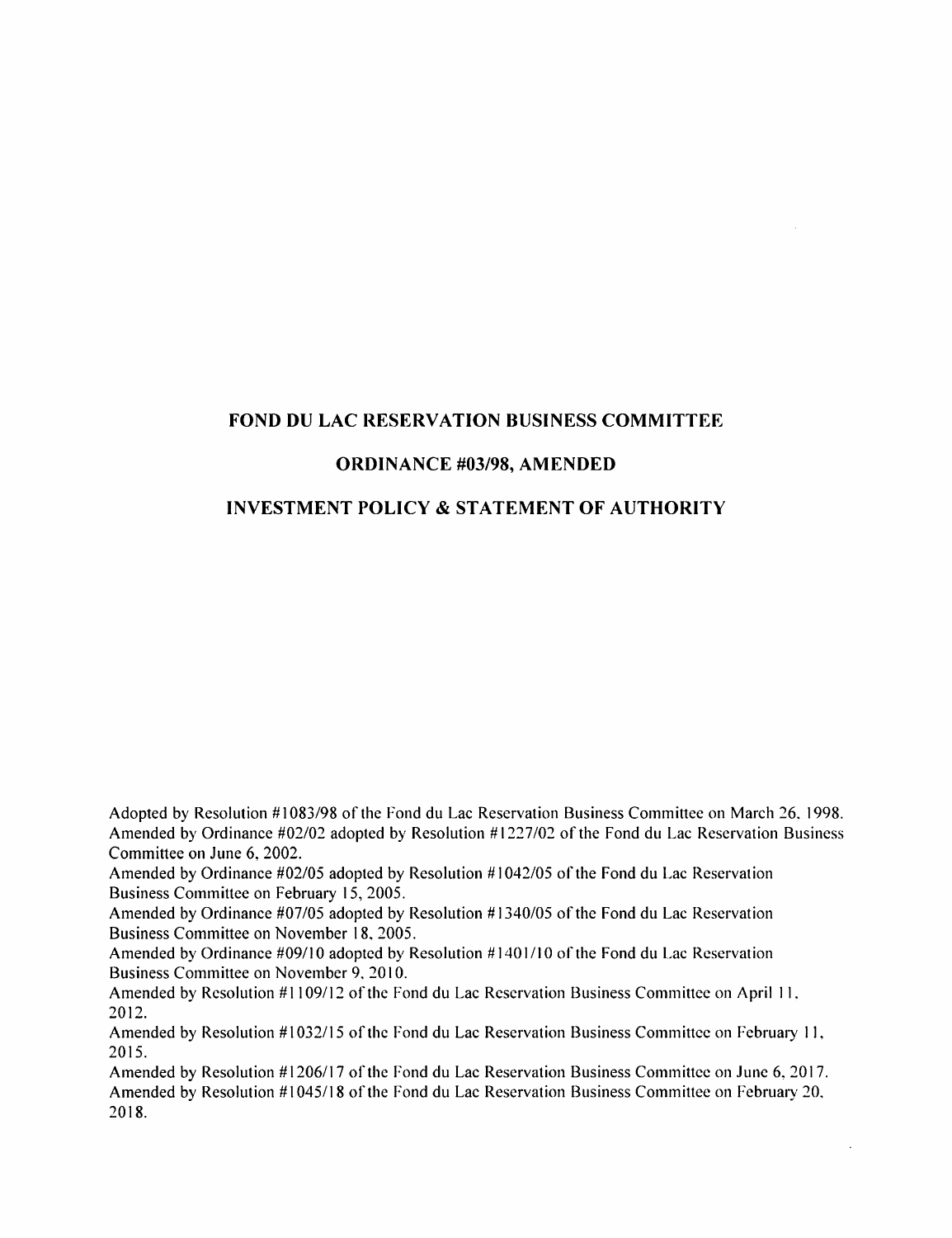### FOND DU LAC RESERVATION BUSINESS COMMITTEE

### ORDINANCE #03/98, AMENDED

## INVESTMENT POLICY & STATEMENT OF AUTHORITY

### CHAPTER 1

### AUTHORITY, PURPOSE AND INTERPRETATION

### Section 101 Authority

This Ordinance is enacted pursuant to the inherent sovereign authority of the Fond du Lac Reservation Business Committee, as the governing body of the Fond du Lac Band of Lake Superior Chippewa, as recognized under Section 16 of the Indian Reorganization Act of 1934. 25 U.S.C. § 476, Section 201(2) of the Indian Civil Rights Act of 1968, 25 U.S.C. § 1302 (2), Article VI of the Revised Constitution of the Minnesota Chippewa Tribe, and under the common law of the United States of America.

#### Section 102 Findings, Scope and Purpose

- a. The Reservation Business committee finds that, in order to satisfy its fiduciary responsibilities to the people of the Fond du Lac Band in its management of the assets of the Band, it is necessary to establish this Investment Policy  $\&$  Statement of Authority to govern the manner in which the assets of the Band arc managed and invested.
- b. Towards that objective, the standards and procedures established under this Ordinance shall be binding upon the Reservation Business Committee, its officers, and all employees or agents of the Fond du Lac Band whose duties involve the custody, management or investment of assets which are owned or controlled by the Band, the Reservation Business Committee, or any subdivision, corporation or enterprise of the Band.
- c. fhe Investment Policy & Statement of Authority ("IPSA") established under this Ordinance is intended to provide a clear statement of the standard of care and the investment objectives and policies of the Fond du Lac Band in order to assure that Band assets are prudently managed and that the officers, employees and agents of the Band whose duties involve the custody, management or investment of Band assets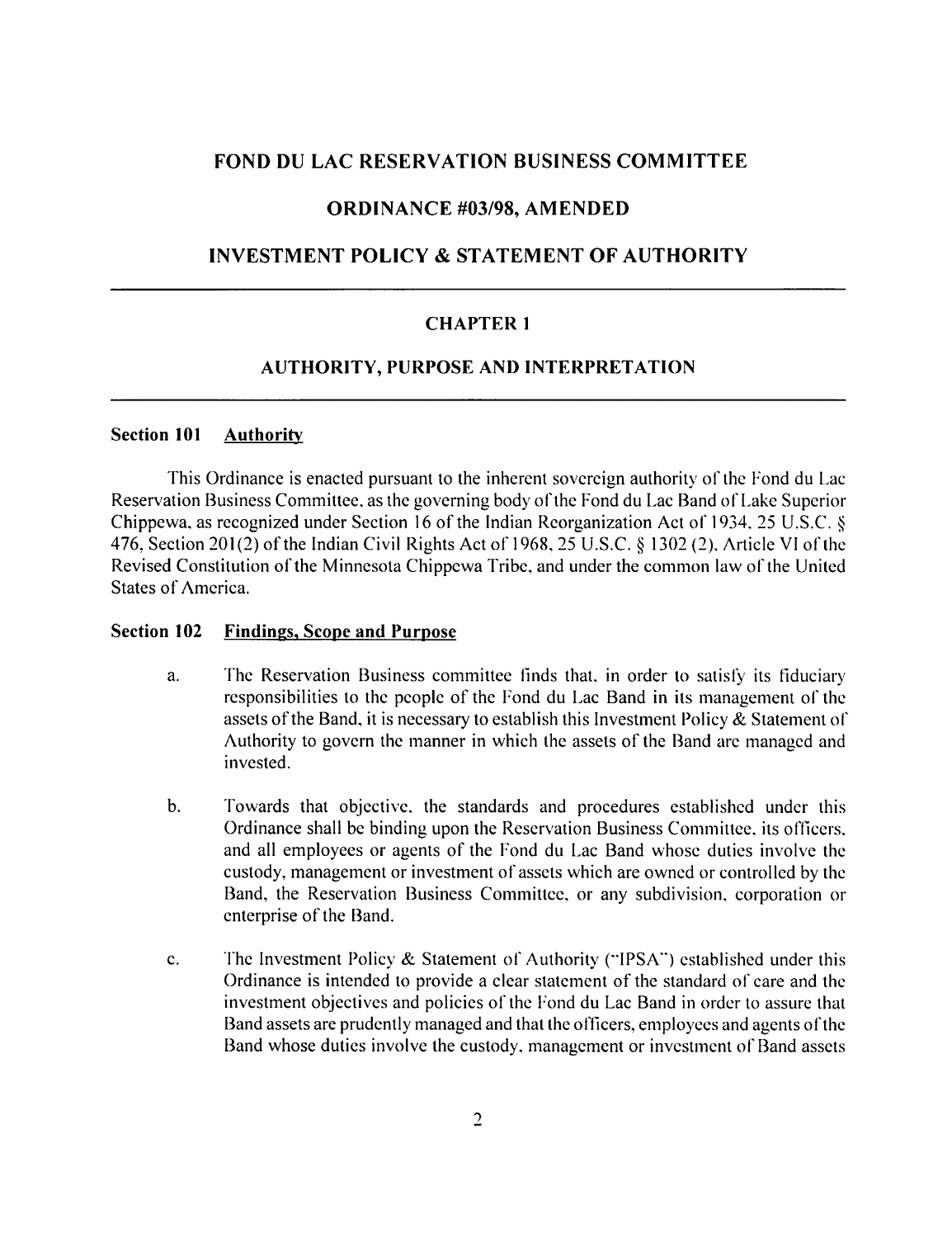are provided with authoritative direction as to the proper management of those assets.

## Section 103 Reservation of Rights; Interpretation

Nothing in this Ordinance, nor any action in pursuit thereof, shall operate as, or authorize, a waiver of the sovereign immunity of the Fond du Lac Band or as a consent to jurisdiction by any court or agency for any matter arising under law or equity. The provisions of this Ordinance shall be construed and implemented in a manner which is consistent with the laws and regulations of the Fond du Lac Band, and with those laws and regulations of the United States which have been determined by the Reservation Business Committee to be specifically applicable to a program or enterprise of the Band, or to a transaction to which the Band is a party.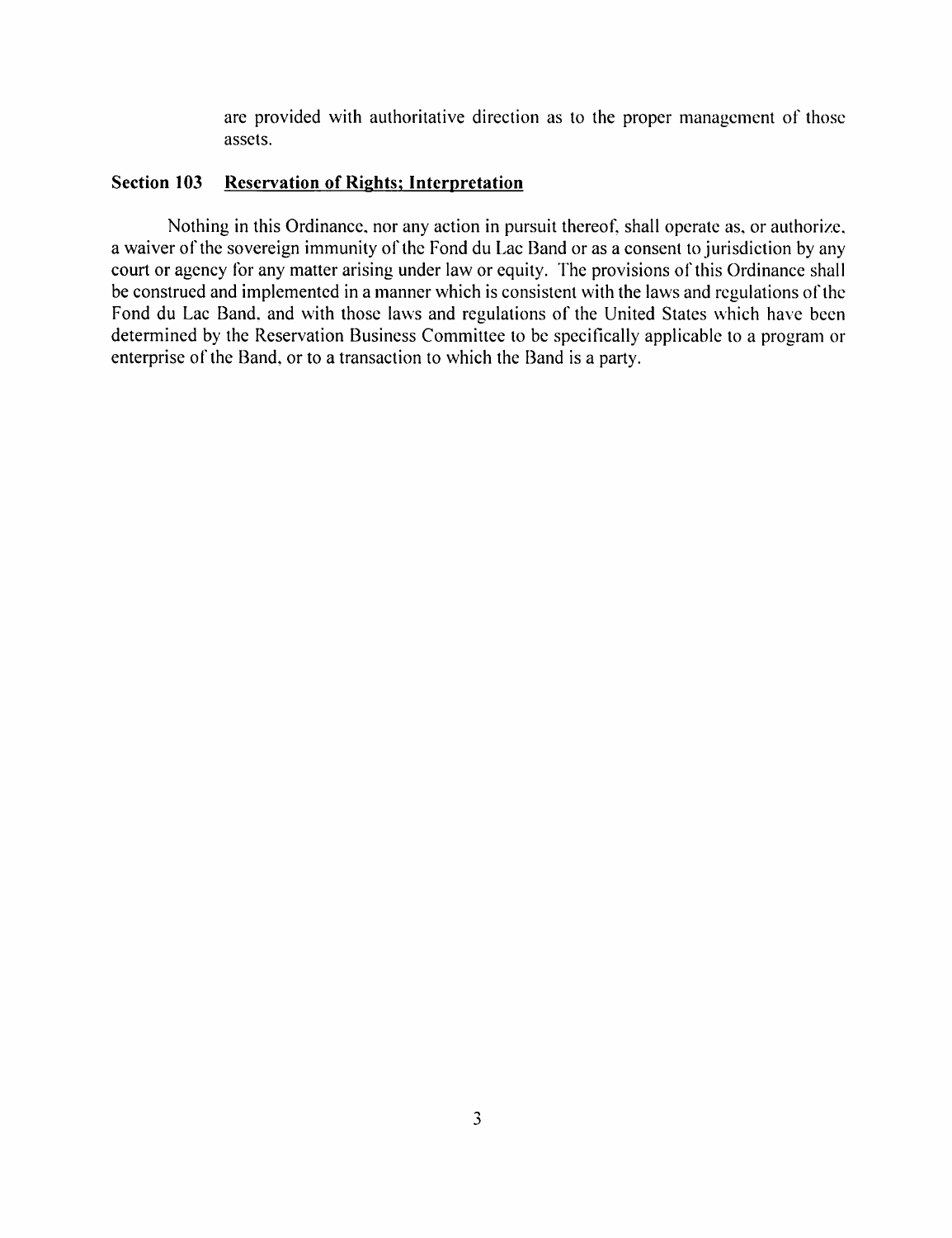# DEFINITIONS

The following definitions shall apply in the meanings and interpretation of the provisions of this Ordinance:

## Section 201 "Band"

"Band" shall mean the Fond du Lac Band of Lake Superior Chippewa.

## Section 202 "Band assets"

"Band assets" shall mean all assets and property which is owned or controlled by the Fond du Lac Band, the Reservation Business Committee, and any program or corporate subdivision ofthe Band.

## Section 203 "Fiduciary duty"

"Fiduciary duty" shall mean the duty of care owed to the Fond du Lac Band by any officer, employee or agent of the Band whose duties involve the custody, management or investment of Band assets and for the purposes of this Ordinance shall include the following duties:

- a. The duty to act in good faith, with proper authorization and without personal interest in any transaction;
- b. The duty to act in the best interests of the Fond du Lae Band, as defined by the Reservation Business Committee;
- c. The duty to exercise prudence and due care in all actions, and to be reasonably informed before acting.

For the purposes of this Ordinance, the fiduciary duty required of any officer, employee or agent of the Band whose duties involve the custody, management or investment of Band assets includes the "prudent investor" standard, which requires that those with responsibility to invest money of others should act with prudence, discretion, intelligence, and regard for the safety of capital, growth of capital, as well as income.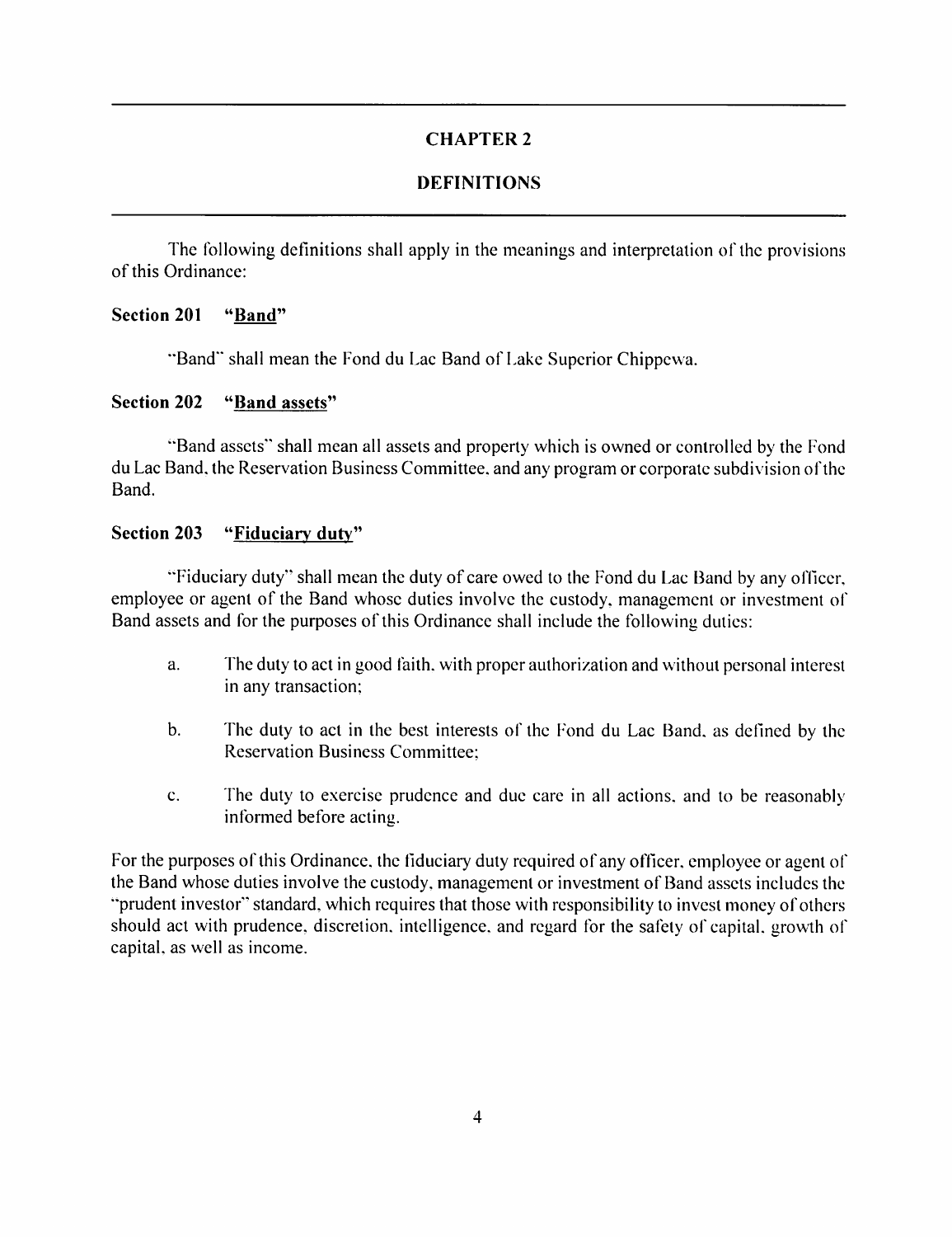### Section 204 "Investment Account'"

"Investment Account" shall refer to any account established under the direction of the Reservation Business Committee which is described under Sections 601 and 602

### Section 205 "Investment Policy Guidelines"

Investment Policy Guidelines shall be developed under Section 602 for each Investment Account described under Section 601 setting forth the context, investment objectives and constraints, asset allocation policy, guidelines for diversification and quality, and review procedures.

### Section 206 "Investment Time Horizon"

The length of time a sum of money is expected to be invested. An investment horizon depends on when and how much money will be needed, and the horizon influences the optimal investment strategy. In general, the shorter the investor's horizon, the less risk the investor should be willing to accept.

### Section 207 "Reservation Business Committee"

"Reservation Business Committee" shall mean the duly elected governing body of the Fond du Lac Band.

#### Section 208 "Secretary/Treasurer"

"Secretary/Treasurer" shall mean the individual who is duly elected to hold the office of Secretary/Treasurer of the Fond du Lac Band.

### Section 209 "FDL Investment Advisory Committee"

Shall mean the advisory committee comprised of individuals appointed by the Reservation Business Committee in accordance with FDL Investment Advisory Committee Bylaws.

## Section 210 "Short Term Investment Account"

Shall refer to any investment account which is designated by the Reservation Business Committee as having an Investment Time Florizon of twenty four months or less.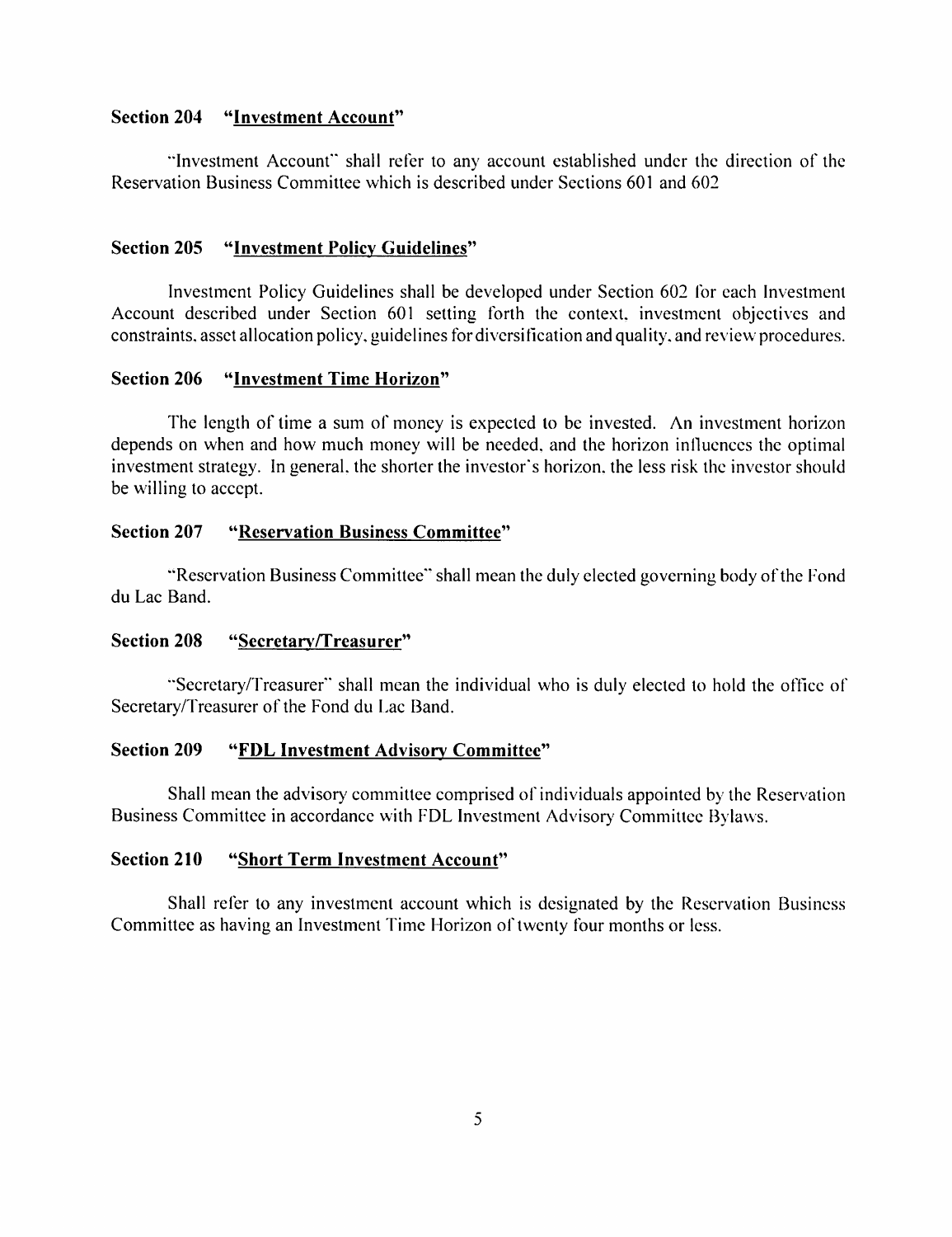# INVESTMENT PRINCIPLES AND AUTHORITY

## Section 301 Principles of Investment

The following principles shall apply to all actions involving the custody, management or investment of assets of the Fond du Lac Band:

- a. Dutv of care. All assets shall be managed at all times in accordance with the standard of fiduciary duty as defined under Section 203 of this Ordinance.
- b. Band as exclusive beneficiarv. The management of assets shall be for the exclusive benefit of the members of the Fond du Lac Band.
- c. Investment selection and diversification. All investments shall be selected and diversified in accordance with the standard of fiduciary duty as defined under Section 203 of this Ordinance and in accordance with any Investment Policy Guidelines under Section 602.
- d. Conflict of interest. No officer, employee or agent of the Fond du Lac Band whose duties involve the custody, management or investment of Band assets shall solicit or accept any gift, gratuity, fee stipend or other consideration from any individual or entity with which the Band, the Reservation Business Committee, or any program or corporate subdivision or enterprise of the Band has any relationship involving the custody, management or investment of Band assets. For the purposes of this section, gifts or gratuities of minimal financial value shall not constitute a conflict.

## Section 302 Authority and Functions of the Reservation Business Committee

- a. The selection of any professional advisor, consultant or custodian to oversee the management or investment of Band assets shall be subject to the approval of the Reservation Business Committee, and any document which operates to authorize the custody or control of Band assets shall require the specific approval by Resolution of the Reservation Business Committee.
- b. The Reservation Business Committee shall approve the establishment of any Investment Account described under Section 601 and the Investment Policy Guidelines for any Investment Account in accordance with Section 602.
- c. The Reservation Business Committee shall approve Bylaws for the FDL Investment Advisory Committee.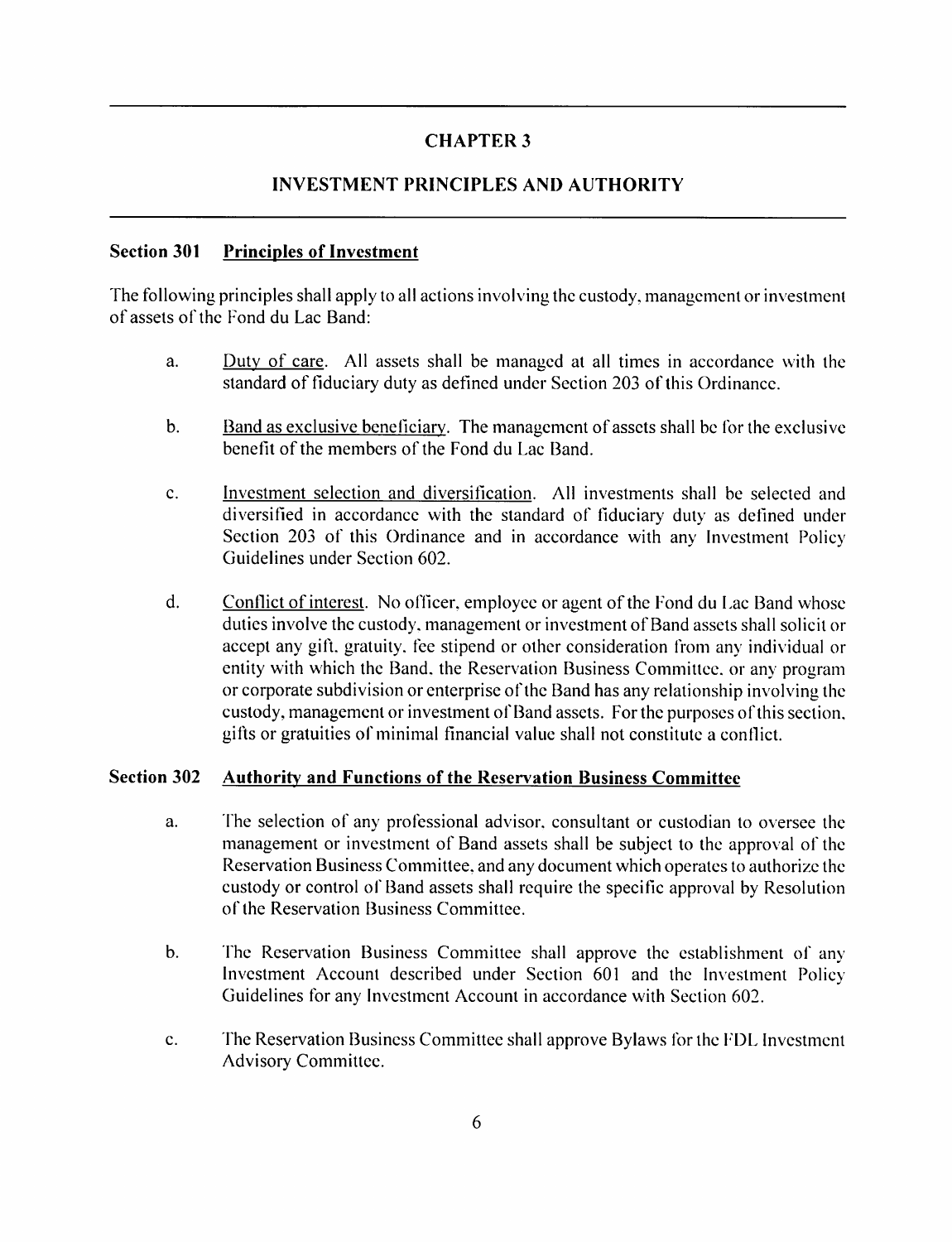- d. The Reservation Business Committee shall reeeive quarterly reports from the Secretary/Treasurer as specified under Section 303 (a) (2) of this Ordinance.
- e. The Reservation Business Committee shall monitor and evaluate the performance of all accounts and investments as necessary to assure that the policies set forth under this Ordinance are being adhered to and the objectives are being met.
- f. The Reservation Business Committee shall delegate such administrative responsibilities and functions to the Fond du Lac Secretary/Treasurer respecting the custody and management of Band assets as are set forth under Section 303. which shall be interpreted consistently with the Bylaws of the Fond du Lac Band. FDL Ord. #01/64.
- g. The Reservation Business Committee shall review the policies, standards and procedures under this Ordinance from time to time to ensure that the IPSA continues to reflect the expectations, objectives and consensus of the Reservation Business Committee regarding the management and investment of Band assets.

## Section 303 Responsibilities of the Fond du Lac Secretary/Treasurer

- a. Delegation. The Reservation Business Committee has, pursuant to the Bylaws ofthe Fond du Lac Band. FDL Ord. #01/64, and further by the provisions of this section, delegates the following responsibilities and functions respecting the exercise of custody or management of Band assets, to the Fond du Lac Secretary/Treasurer:
	- 1. Duty of care. The Secretary/Treasurer shall act in all matters in accordance with the standard of fiduciary duty as defined under Section 203 of this Ordinance.
	- 2. Reporting requirements. The Secretary/Treasurer will provide written reports to the Reservation Business Committee as follows:
		- (a) Ouarterlv reports. The Secretary/Treasurer shall no later than the thirtieth day of the months of January, April, July and October provide a report of the previous calendar quarter which includes the following:
			- (1) The status of all Band assets and accounts as of the last day of the preceding quarter:
			- (2) A summary of all investment decisions made during the previous quarter, whether by the Secretary/Treasurer or other custodian of Band assets; and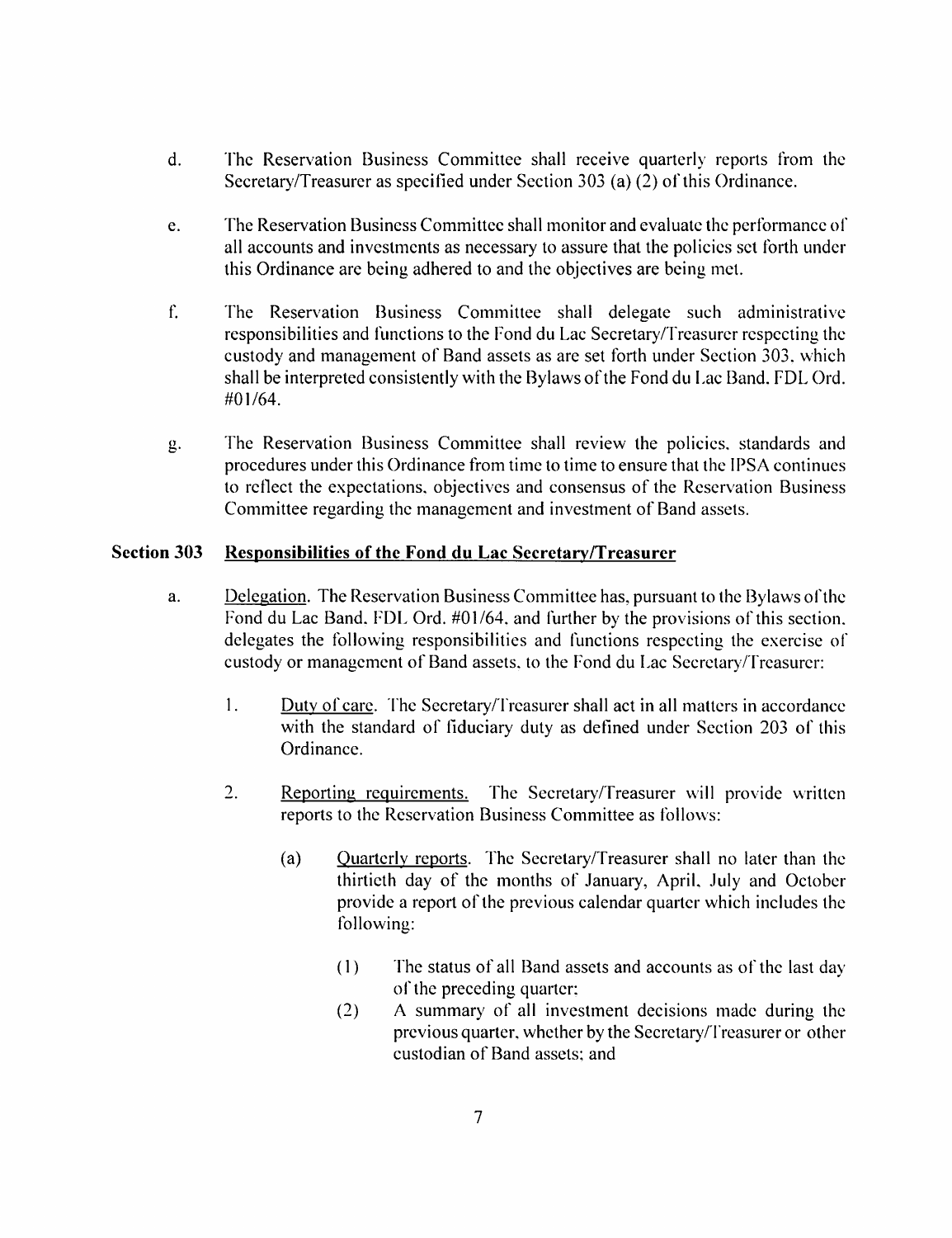- (3) A Summary of all transaction made during the previous calendar month involving the investment of Band assets, whether by the Secretary/Treasurer or other custodian of Band assets.
- (4) An evaluation ofinvestment performance in accordance with the standards set forth under Chapter 5 of this Ordinance, and which shall include a description of any major changes in investment outlook, investment strategy, asset allocation, and other matters relevant to the investment policies or objectives of the Reservation Business Committee.
- (5) Affirmation of compliance of each Investment Account with the IPSA.
- (6) An analysis of investment fees and expenses incurred for each Investment Account.
- 3. Advisorv responsibilitv. Whenever the Secretary/Treasurer believes that any particular investment strategy, or standard or policy contained in this Ordinance should be altered or deleted, it will be the Secretary/Treasurer's responsibility to initiate written communications with the Reservation Business Committee expressing his or her views and recommendations.
- 4. Use of staff. In performing the functions delegated under this section, the Secretary/Treasurer shall consider the recommendations of the FDL Investment Advisory Committee and utilize and direct the appropriate staff of the Reservation Business Committee.
- 5. Chair of FDL Investment Advisory Committee. The Secretary/Treasurer shall serve as the Chairperson of the FDL Investment Advisory Committee unless the role of Chair is delegated by the Secretary/Treasurer to the Vice-Chairperson.

## Section 304 Authority and responsibility of the Fond du Lac Insurance Company Board.

The Fond du Lac Insurance Company Board shall approve the Investment Policy Guidelines for the "Insurance Reserves Account" under sections 601 and 602.

## Section 305 Authority and responsibility of the FDL Investment Advisory Committee.

Members of the FDL Investment Advisory Committee shall act in all matters in accordance with the standard of fiduciary duty as defined under Section 203 of this Ordinance. The responsibility of the FDL Investment Advisory Committee includes: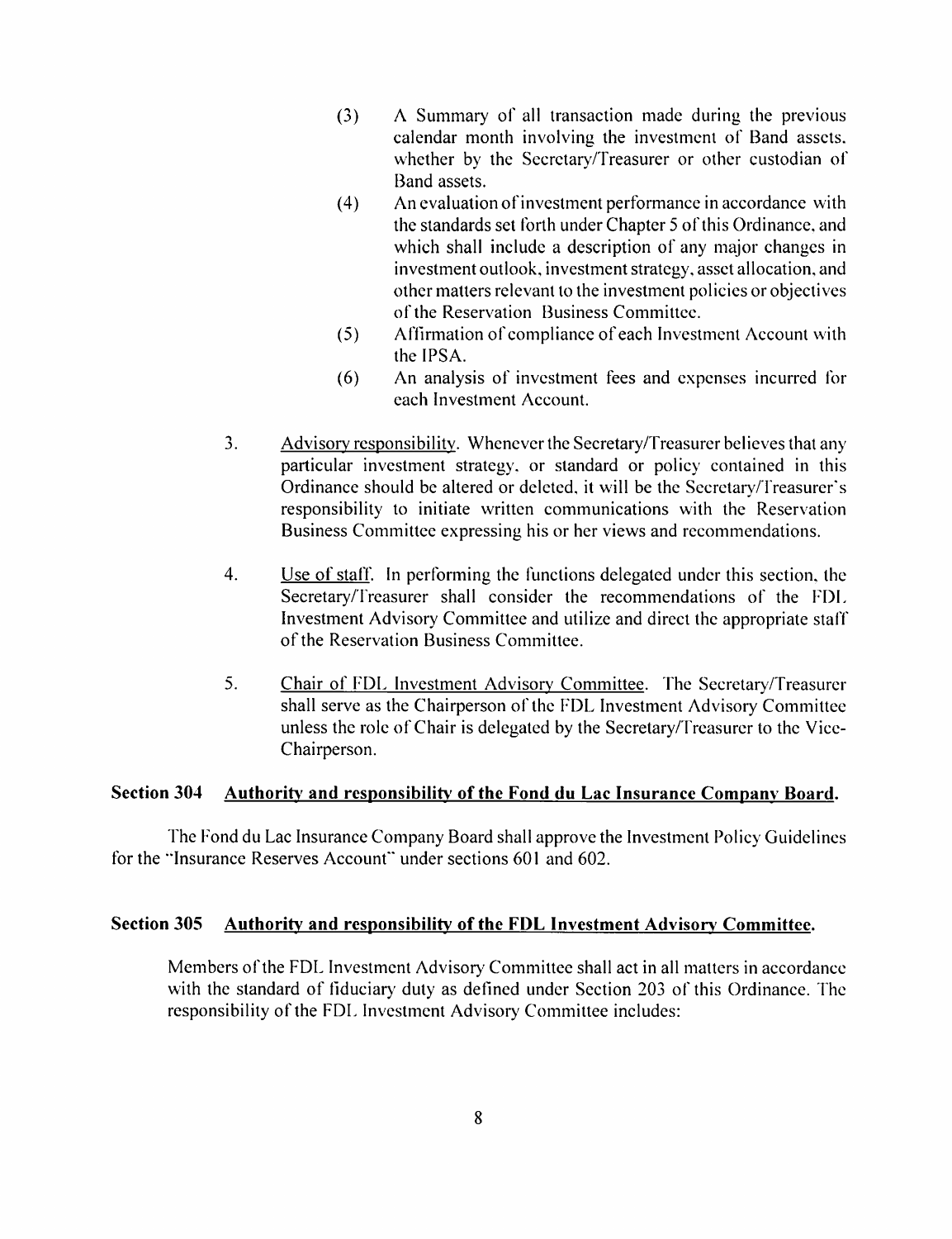- a. Recommend to the Reservation Business Committee any amendments for adding new Investment Accounts or deleting existing investment accounts described under Section 601.
- b. In consultation with a professional adviser, establish and recommend to the Reservation Business Committee the Investment Policy Guidelines as provided under Section 602 including guidelines for quality, diversification and performance benchmarks.
- c. Recommend to the Reservation Business Committee designation of any Investment Account established under Section 601 as "Short Term Investment Account" based upon the Investment Time Horizon or other criteria that may be appropriate.
- d. In consultation with a professional adviser, conduct a quarterly review in satisfaction of Section 501 including:
	- 1. Performance evaluation of each Investment Account under Section 601 against the criteria and benchmarks established in the IPSA and the respective Investment Policy Guidelines under Section 602.
	- 2. Compliance of any Investment Accounts under 601 with Investment Policy Guidelines under 602.
	- 3. Evaluation of investment fees and expenses for reasonableness
- e. Provide a summary report to the Reservation Business Council of the quarterly investment review including any recommendations.
- f. Annually, in consultation with a professional adviser, review and confirm any capital markets assumptions set forth in the Investment Policy Guidelines, asset allocation guidelines and authorized investments.
- g. Recommend to the Reservation Business Committee for approval the Ibllowing:
	- 1. Adoption of. or amendment(s) to. the IPSA and Investment Policy Guidelines.
	- 2. Selection or termination of qualified investment professionals, including Investment Manager(s). Custodian(s) and Investment Consultant{s).
	- 3. Operational procedures or Bylaws for the FDL Investment Advisory Committee.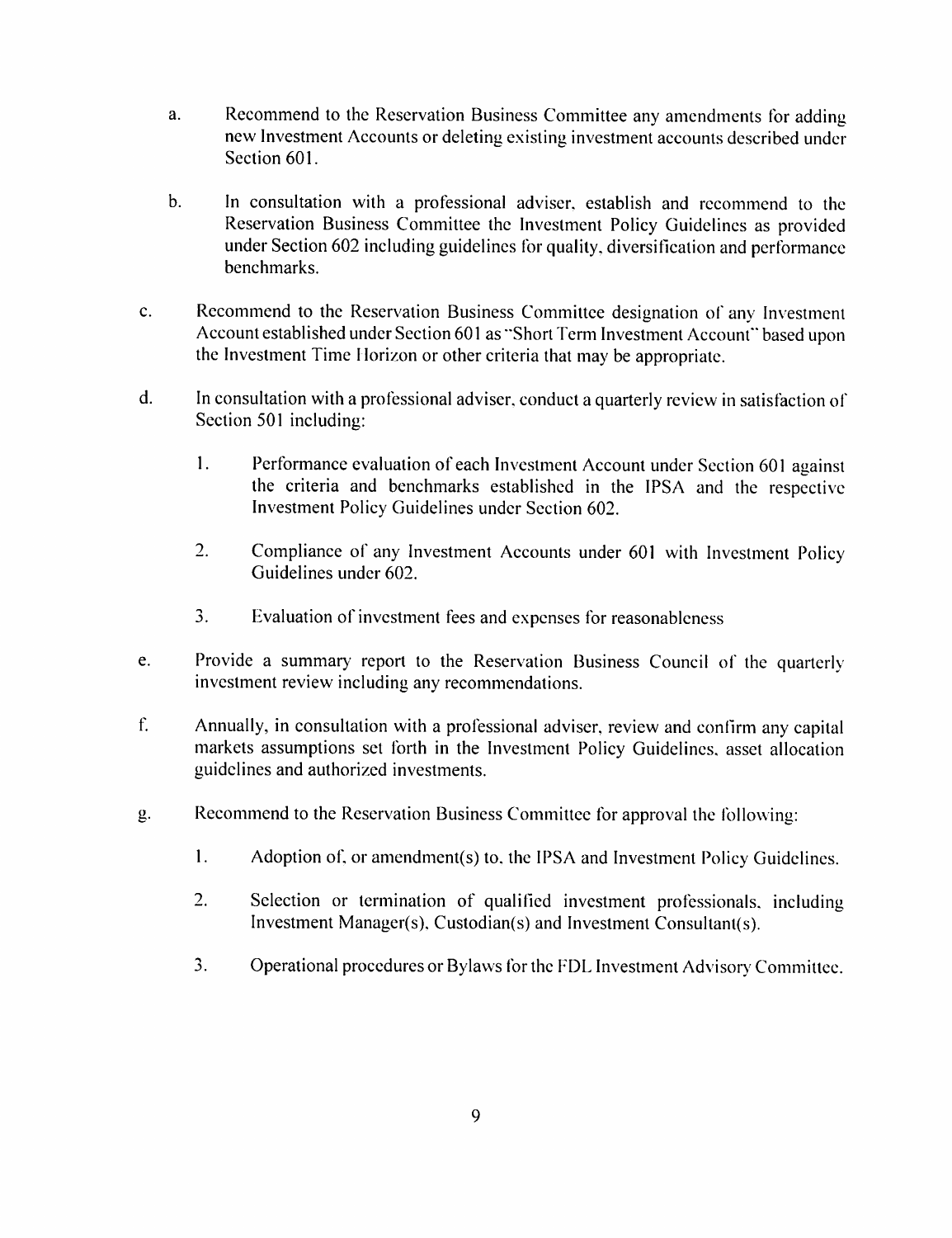## STANDARD OF CARE AND INVESTMENT PRINCIPLES

### Section 401 STANDARD OF CARE

- a. Findings. The Reservation Business Committee recognizes that risk (i.e., the uncertainty of future events), volatility (i.e.. the potential for variability of asset values), the possibility of loss in purchasing power (due to inflation), and sustainability (i.e. corporate governance and responsible corporate practices towards employees, consumers, community and environment), are present to some degree in all types of investment vehicles. While high levels of risk are to be avoided, as evidenced by high volatility and low quality rated securities, the assumption of risk that may be entailed in the investments permitted for any Investment Accounts described under Section 601 is warranted as necessary to the achievement of objectives and fiduciary responsibilities set forth under this Ordinance.
- b. Fiduciary duty: prudent investor standard. Any action involving the custody, management or investment of Band assets is subject to the standards of fiduciary dutyset forth under Section 203 of this Ordinance, and to the prudent investor standard as incorporated therein. Further, A trustee who has special skills or expertise, or is named trustee in reliance upon the trustee's representation that the trustee has special skills or expertise, has a duty to use those special skills or expertise.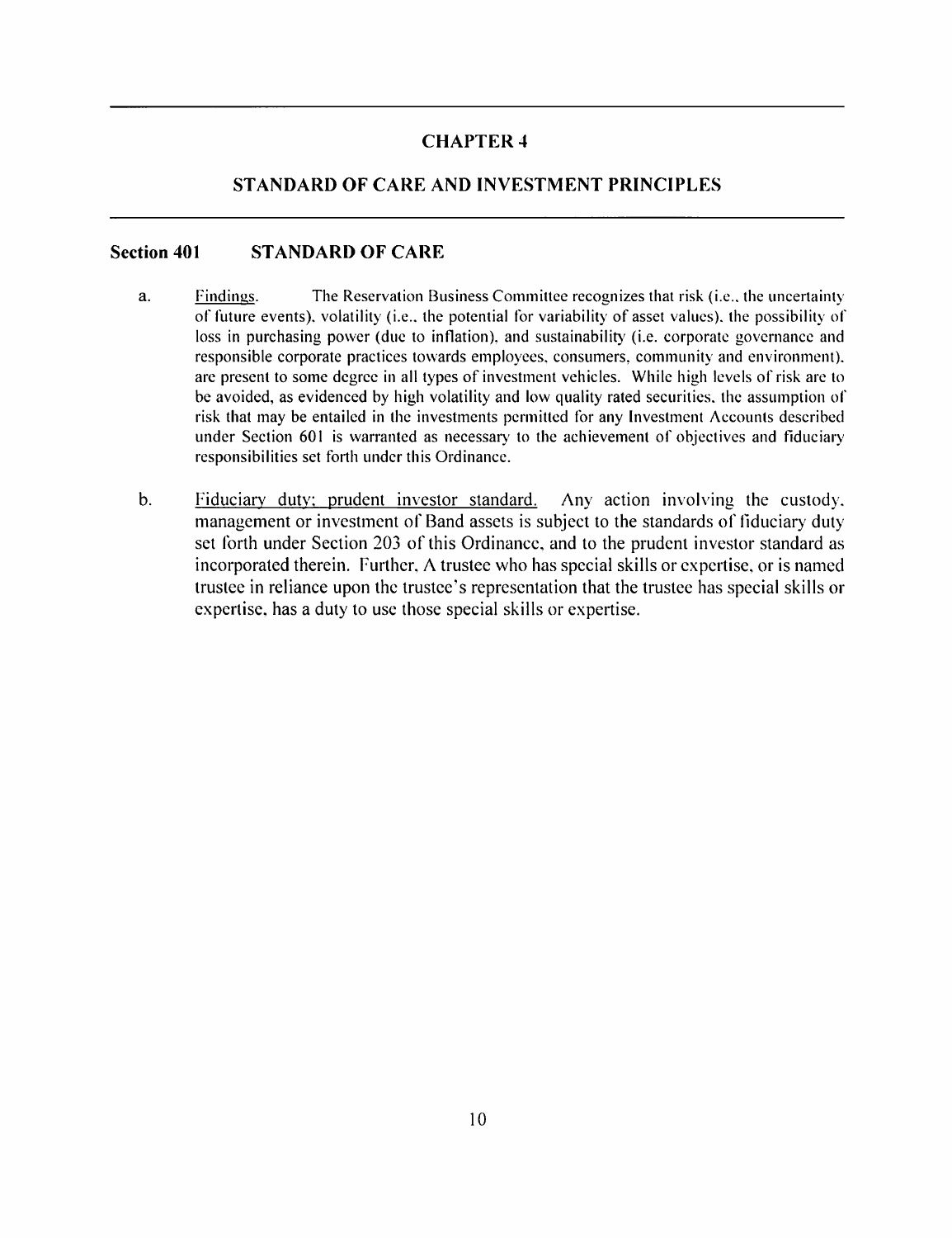# INVESTMENT PERFORMANCE REVIEW AND EVALUATION

## Section 501 Evaluation of Investment Performance and Policy Compliance

The Investment Accounts shall be evaluated by the Secretary/Treasurer on a quarterly basis, except as provided under subsection (c) of this section, in accordance with the following criteria:

- a. Total investment performance of each Investment Account will be measured against a benchmark established under the Investment Policy Guidelines for each Investment Account.
- b. The performance of any manager or investment fund will be measured against an appropriate market index as defined in the Investment Policy Guidelines for each Investment Account. Performance may also be measured against a peer group of managers or investment funds with similar objectives.
- c. The quarterly investment evaluation shall include the extent to which policies, standards, guidelines, and procedures set forth in this Ordinance, and as well as in the Investment Policy Guidelines for each Investment Account, have been complied with.
- d. The Reservation Business Committee may direct the Secretary/Treasurer to provide a special evaluation of investments at any time if the Reservation Business Committee determines that there has been:
	- 1. An unacceptable justification for poor results;
	- 2. Failure to comply with the Investment Policy Guidelines established in the IPS for each Investment Account; or
	- 3. Failure to meet any of the fiduciary or procedural requirements set forth in this Ordinance.

## Section 502 Inclusion of Investment Performance Evaluation in Secretary/Treasurer's Quarterly Report

The quarterly evaluation performed by the Secretary/Treasurer under Section 501 shall be included in the Secretary/Treasurer's quarterly report to the Reservation Business Committee as provided under Section  $303$  (a) (2) of this Ordinance.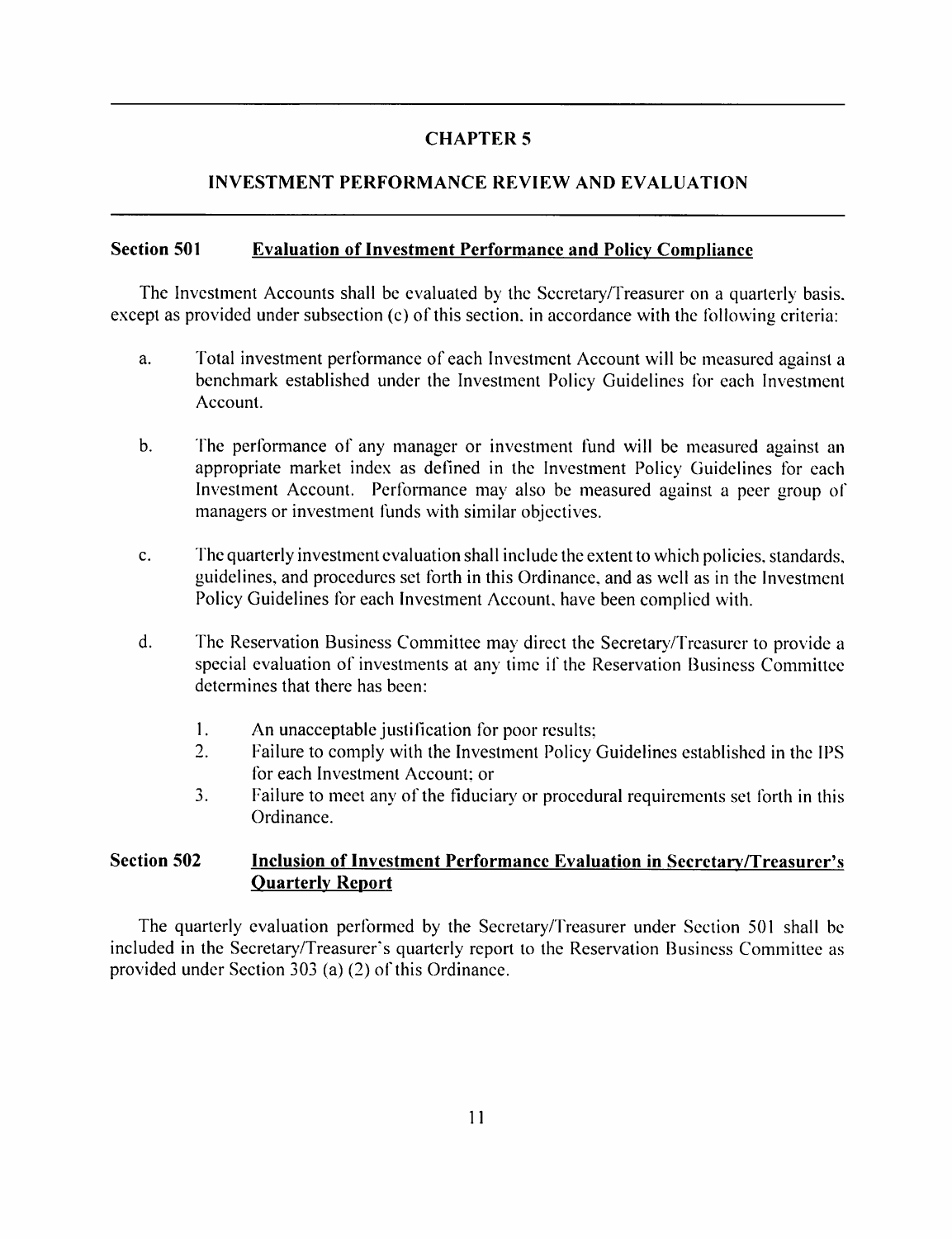# INVESTMENT ACCOUNTS

Section 601 The Investment Accounts determined by the Reservation Business Committee to be governed by this IPSA are as follows:

- a. Short Term Investment Accounts (Any account which is determined to have an Investment Time Horizon under twenty four months or so designated by the Reservation Business Committee);
- b. Long Term Investment Account (Chippewa A);
- c. Minors' Distribution Account;
- d. Insurance Reserves Account;
- e. Solar Maintenance Account;
- f. Account for Adults under Legal Guardianship?;
- g. Supportive Housing and Veterans Supportive Housing Loan Repayment Account:
- h. Fond du Lac Makak Investment Accounts:
	- 1. Fond du Lac Makak Short Term Account;
	- 2. Fond du Lac Makak Long Term Account; and
	- 3. Fond du Lac Makak Endowment Portfolio Account.

Section 602 The Reservation Business Committee shall approve a statement of Investment Policy Guidelines for each Investment Account (above) establishing the purpose, investment objectives, asset allocation policy, diversification and quality guidelines, which will be incorporated under this IPSA by reference.